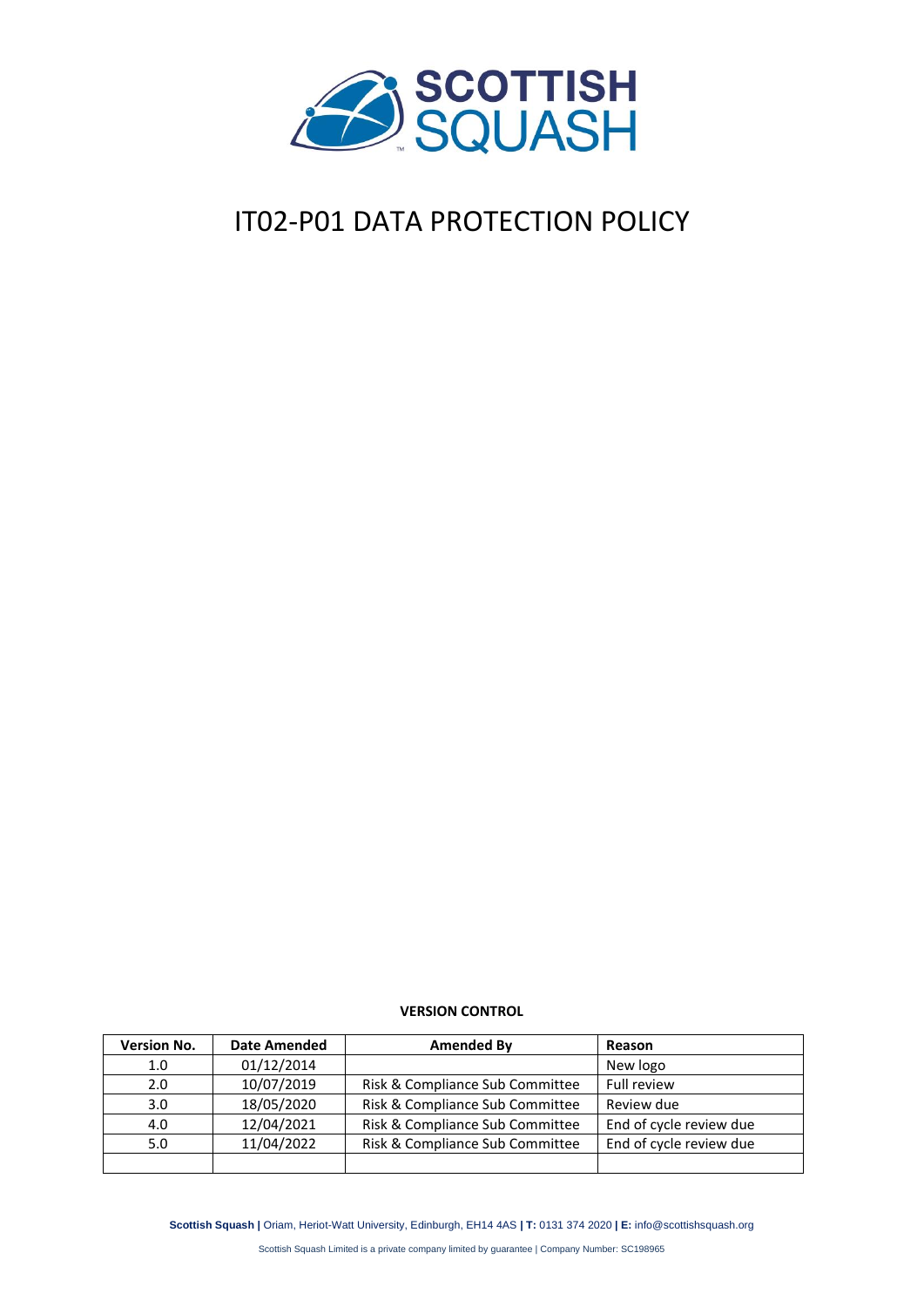

## **DATA PROTECTION POLICY**

The data protection laws in the UK include the Data Protection Act 2018 and the General Data Protection Regulation (EU) 2016/679 (GDPR) which both came into effect on the 25<sup>th</sup> May 2018 (together referred to in this policy as the Data Protection Laws). Having completed a self-assessment guide, Scottish Squash Limited (SSL) must register with the Information Commissioner's Office (the ICO) as a controller of personal data and we are required to comply with the data protection principles set out in the Data Protection Laws.

As a controller of the personal data that we hold, SSL determines the purpose for which, and the manner in which, any personal data are, or are to be, processed.

SSL is fully committed to complying with the requirements of the Data Protection Laws and recognises the importance of protecting the rights of individuals on whom SSL processes personal data.

#### **Key Definitions**

SSL – means Scottish Squash Limited.

Information Commissioner's Office (the ICO) – is the supervisory authority responsible for enforcing and monitoring compliance with Data Protection Laws in the UK.

Controller – the organisation that determines the purposes for which and manner in which personal data is used, in our case, SSL.

Data subject - a living individual who is the subject of personal data, for example, our members, current, past and prospective employees, members of our clubs, athletes, coaches, volunteers, etc.

Personal data – any information relating to an identifiable person who can be directly or indirectly identified from that information, in particular by reference to an identifier.

Special categories of personal data is defined as personal data revealing a data subject's:

- Racial or ethnic origin;
- Political opinions;
- Religious of philosophical beliefs;
- Trade Union membership;
- Health;
- Sex life or sexual orientation; and
- Genetic or biometric data where processed for the purpose of uniquely identifying a data subject.

Responsible person – means SSL's Chief Operating Officer.

Register of Systems – means a register of all systems or contexts in which personal data is processed by SSL.

Processing – any operation performed on personal data, including collecting, recording, storing, using, disclosing and deleting.

Processor – means a third party who processes personal data on behalf of a controller.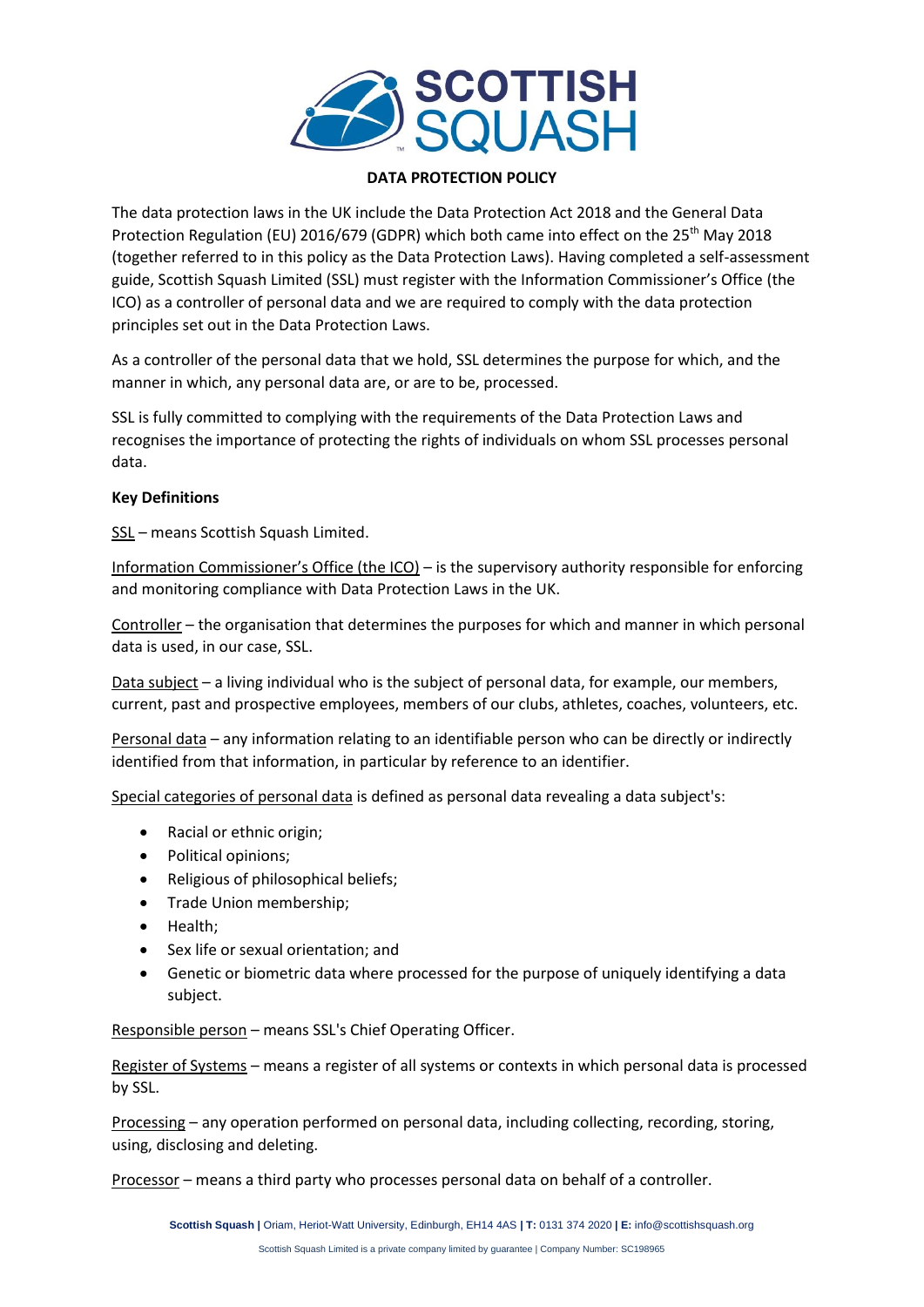

## **1. Data Protection Principles**

- a) SSL is committed to processing personal data in accordance with its responsibilities as set out in the Data Protection Laws. SSL will ensure that personal data shall be:
	- i. "Processed lawfully, fairly and in a transparent manner in relation to the data subject;
	- ii. Collected for specified, explicit and legitimate purposes and not further processed in a manner that is incompatible with those purposes;
	- iii. Adequate, relevant and limited to what is necessary in relation to the purposes for which they are processed;
	- iv. Accurate and, where necessary, kept up to date; every reasonable step must be taken to ensure that personal data that are inaccurate, having regard to the purposes for which they are processed, are erased or rectified without delay;
	- v. Kept in a form which permits identification of data subjects for no longer than is necessary for the purposes for which the personal data are processed; and
	- vi. Processed in a manner that ensures appropriate security of the personal data, including protection against unauthorised or unlawful processing and against accidental loss, destruction or damage, using appropriate technical or organisational measures."

## **2. General Provisions**

- a) This policy applies to all personal data processed by SSL.
- b) The Responsible Person shall take responsibility for SSL's ongoing compliance with this policy.
- c) SSL shall register with the ICO as an organisation that processes personal data.
- d) SSL shall take reasonable steps to ensure personal data is accurate and, where necessary for the lawful basis on which data is processed, steps shall be put in place to ensure that personal data is kept up to date.

## **3. Basis and Purposes for Processing Personal Data**

- a) To ensure its processing of personal data is lawful, fair and transparent, SSL shall maintain a Register of Systems [IT02-G01 Data Protection Information Audit].
- b) Before any personal data is processed by SSL for the first time, SSL will review the purposes of the particular processing activity and select the most appropriate lawful basis under the Data Protection Laws, namely:
	- i. Consent;
	- ii. Contract;
	- iii. Legal obligation;
	- iv. Vital interests;
	- v. Public task; or
	- vi. Legitimate interests.
- c) As well as a lawful basis, before any special categories of personal data are processed by SSL for this first time, SSL will select a special condition under the Data Protection Laws, namely: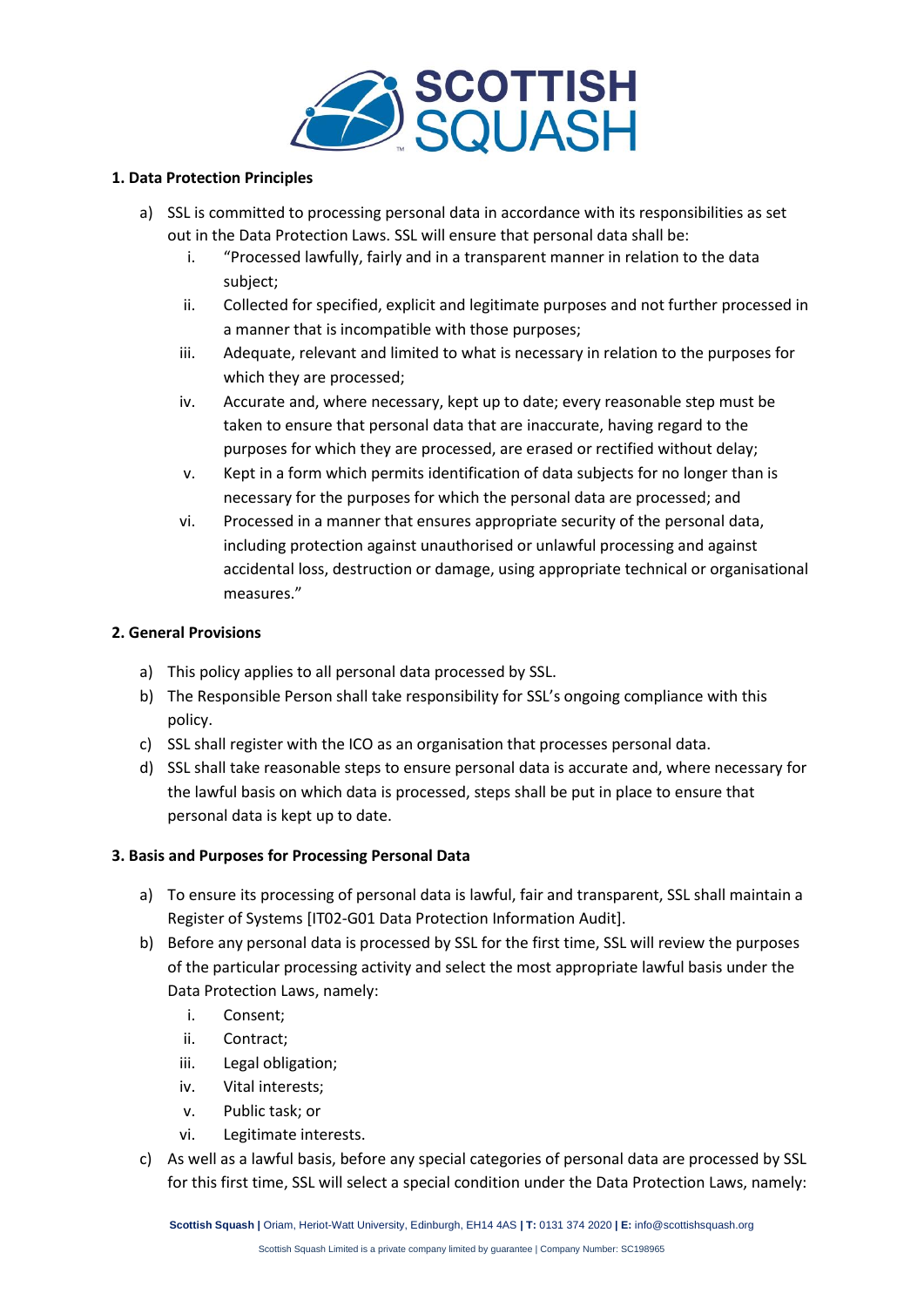

- i. The data subject has given explicit consent to the processing of those personal data for one or more specified purposes, except where Union or Member State law provide that the prohibition referred to in paragraph 1 may not be lifted by the data subject;
- ii. The processing is necessary for SSL to perform our obligations or exercise rights under employment law – this would apply to staff personal data, for example, to maintain attendance and performance records;
- iii. Processing is necessary for the establishment, exercise or defence of legal claims or whenever courts are acting in their judicial capacity;
- iv. The processing is necessary for substantial public interest reasons for example, equality monitoring, anti-doping and standards of performance in sport.
- d) SSL shall note the appropriate lawful basis and special condition in the Register of Systems.
- e) SSL shall include information about the purposes and lawful basis of the processing within our privacy notice provided to individuals.

## **4. Documentation and Records**

- a) SSL's Register of Systems records details of all processing activities, including:
	- i. A description of the categories of individuals and categories of personal data processed by SSL;
	- ii. As per 3. d), the lawful basis and special condition (if applicable) of the processing of personal data by SSL;
	- iii. Categories of recipients of personal data with whom SSL shares personal data;
	- iv. A description of technical and organisational security measures put in place to keep personal data secure;
	- v. Details of how long SSL keeps personal data; and
	- vi. Where relevant, details of transfers to countries out with the EU, including documentation of the transfer mechanism safeguards in place.

## **5. Contracts**

- a) If the data held by SSL is passed to a third party who uses that personal data on behalf of SSL as a 'processor' (for example, to provide services to SSL), the third party must sign a data processing agreement or an agreement with a data processing clause included. Such agreement or clause must include, as a minimum, that the third party shall:
	- i. Only act on the written instructions of SSL (unless required by law to act without such instructions);
	- ii. Ensure that people processing personal data on behalf of SSL are subject to a duty of confidence;
	- iii. Only engage a sub-contractor to process personal data on behalf of SSL with the prior consent of SSL and a written contract;
	- iv. Assist SSL in responding to requests from data subjects seeking to exercise their rights under the Data Protection Laws;

**Scottish Squash |** Oriam, Heriot-Watt University, Edinburgh, EH14 4AS **| T:** 0131 374 2020 **| E:** info@scottishsquash.org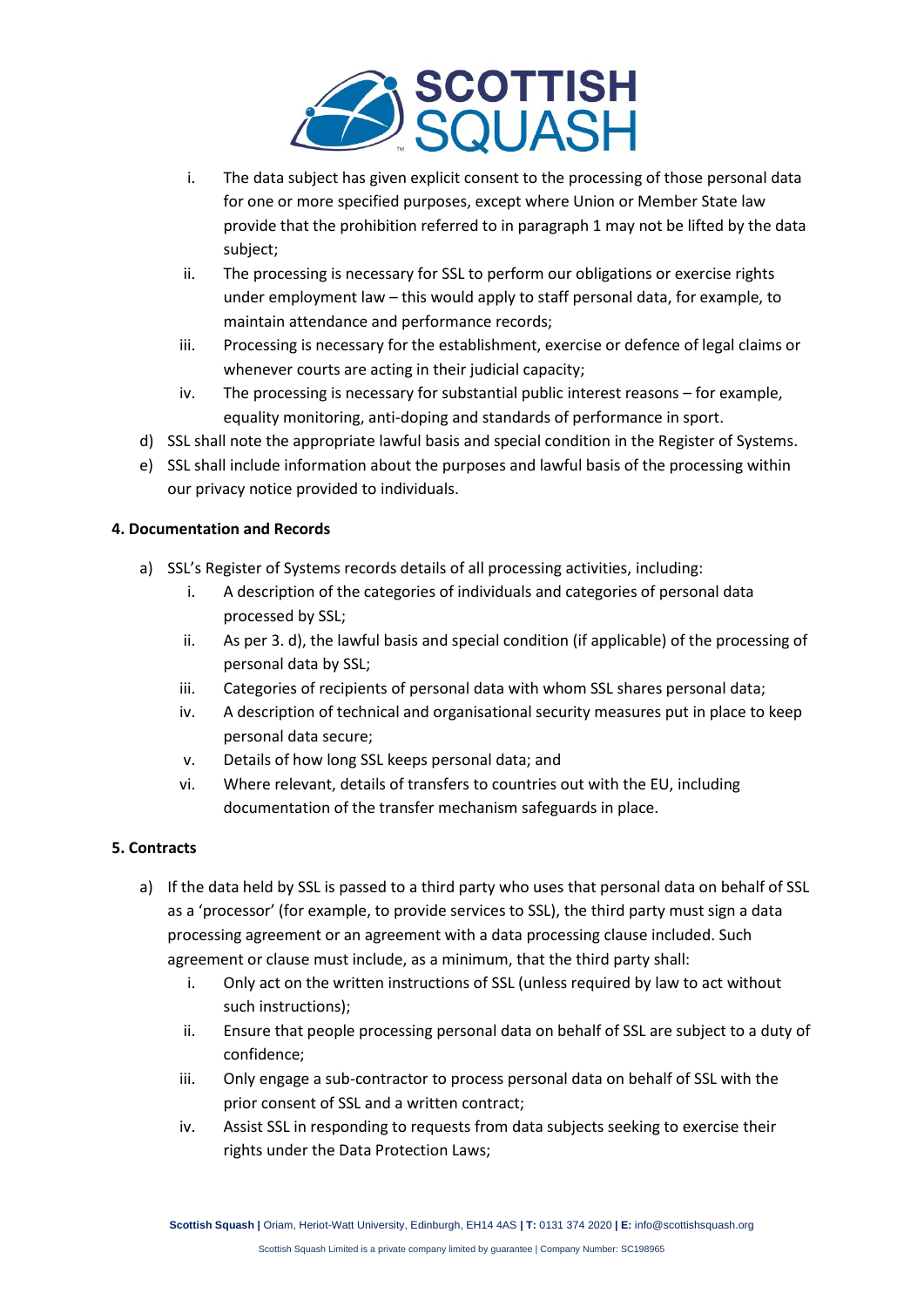

- v. Assist SSL in meeting its obligations under the Data Protection Laws in relation to security of processing, the notification of personal data breaches and data protection impact assessments where applicable;
- vi. Delete or return all personal data to SSL as requested at the end of the contract;
- vii. Allow data protection audits and inspections by SSL of personal data held on its behalf (if requested) to ensure that both parties are meeting their requirements under the Data Protection Laws and tell SSL immediately if asked to do something that infringes that Data Protection Laws; and
- viii. Indemnify SSL against any prosecutions, claims, proceedings, actions or payments of compensation or damages, without limitation.

## **6. Security**

- a) SSL shall ensure that personal data is stored securely using modern software that is kept up to date.
- b) Access to personal data shall be limited to personnel who need access and appropriate security will be in place to avoid unauthorised sharing of information.
- c) When personal data is deleted, this will be done safely such that the data is irrecoverable.
- d) Appropriate back-up and disaster recovery solutions shall be in place.

## **7. Archiving/Removal**

- a) To ensure that personal data is kept for no longer than necessary, SSL shall put in place a process for archiving data in each area of personal data processed. This process will be reviewed annually.
- b) The archiving process shall consider what personal data should/must be retained, for how long, and why.

#### **8. Transfer of Data**

- a) All personal data held by SSL will not be transferred outside the European Economic Area, unless that country or territory ensures an adequate level of protection for the rights and freedoms of data subjects in relation to the processing of personal data or a safeguard is put in place.
- b) The safeguards that SSL normally use are:
	- i. Where the recipient is based in the US and are certified under the EU-US Privacy Shield framework; or
	- ii. Where the recipient enters into a contract with SSL including the EU Commission's approved standard contractual clauses.

## **9. The Rights of Individuals**

- a) Individuals can exercise any of the following rights by writing to us at [info@scottishsquash.org](mailto:info@scottishsquash.org)
- b) Data subjects have the following rights under the Data Protection Laws: